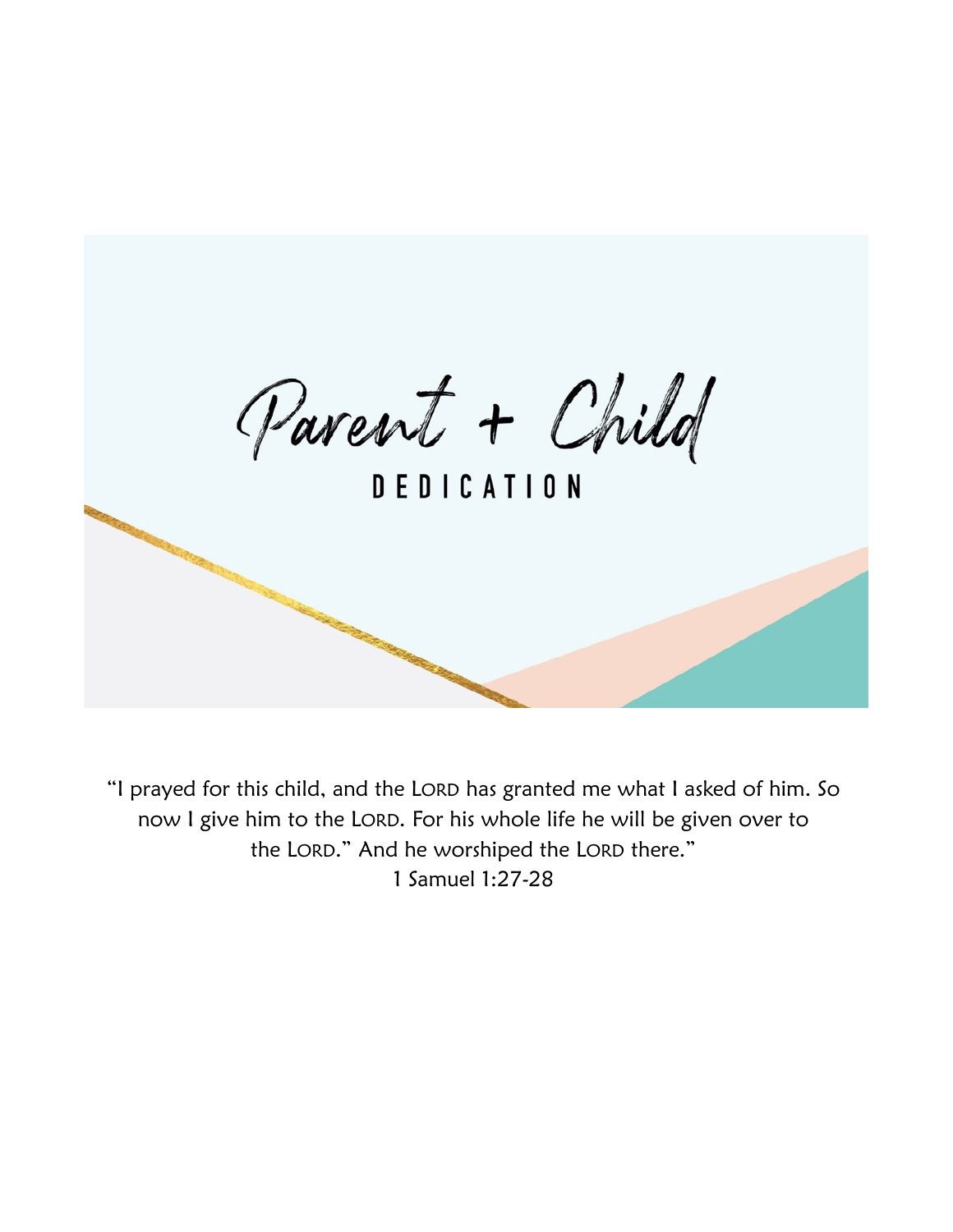#### **PARENTS,**

At Bethel we realize parenting can be one of the most rewarding and adventurous times in life as well as one of the most overwhelming times.

With all the changes and busyness going on in your home, we invite you to take some time to focus on what matters most. We believe that as parents, you will have the greatest impact on your child and what happens at home is so important. It is our desire to partner with you as we encourage and equip you to be godly parents through this journey as you seek to raise your child to one day know, love and serve Jesus Christ.

Parent/Child dedication is a commitment to raise your child in a Gospel—centered home, while taking the lead role in your child's discipleship. This dedication is not a statement of salvation for your child, but rather a statement of how you will raise your child. While not a command of Scripture, baby/child dedication can be a beautiful symbol. It should be done with a community of believers who know you personally and can commit to walking with you in this commitment. This is why we, at Bethel, participate with you. You are responsible to raise your child(ren) in a Gospel—centered home taking an active role in your child's discipleship. We as your church family, are making a similar commitment to you to come along side of you and help you in this discipleship journey.

The responsibilities the Lord has entrusted to parents include continuously praying for their children (Deuteronomy 6:4- 9), instructing them in the way of the Lord, setting a godly example, and disciplining them as the Lord would discipline us (Proverbs 29:15, 17; 13:24). As parents, you are only able to do these things through Christ's strength (Philippians 4:13).

The word "dedication" means "to consecrate". It is the act of setting apart people or things to serve God. In the Old Testament, we see how Hannah prayed for a child and promised God that the child, Samuel, would be given to the Lord all the days of his life (1 Samuel 1:11, 28). In the New Testament, we see how Mary and Joseph took Jesus to the temple to "present" Him to the Lord (Luke 2:22).

These parents took this act very seriously and were making a commitment by presenting their children to the Lord. Bringing a child before the Lord is not a secret formula for keeping them from ever experiencing harm or pain. Rather, it is a commitment that parents make to do their part in raising their child before the Lord.

Just as Moses called for wholehearted commitment, we as a church are calling you the parent(s) to a wholehearted commitment to "love the Lord your God with all your heart, all your soul, and all your strength. And you must commit yourselves wholeheartedly to these commands that I am giving you today. Repeat them again and again to your children. Talk about them when you are at home and when you are on the road, when you are going to bed and when you are getting up. Tie them to your hands and wear them on your forehead as reminders. Write them on the doorposts of your house and on your gates."

Through the child dedication:

**Parents** are acknowledging their child as a gift from God. **Psalm 127:3-5** 

**Parents** are publicly declaring their intention to be the chief discipler in their child's life. They will be diligent in passing their faith onto their child(ren) and raise them in such a way that they are given an opportunity to know God and to establish a personal relationship with Christ. **Deuteronomy 6:49, Ephesians 6:4**

**Parents** are affirming their total dependence upon the Lord. **John 15:5**

**Parents** are asking family, friends and the church community to prayerfully support and hold them accountable to these commitments.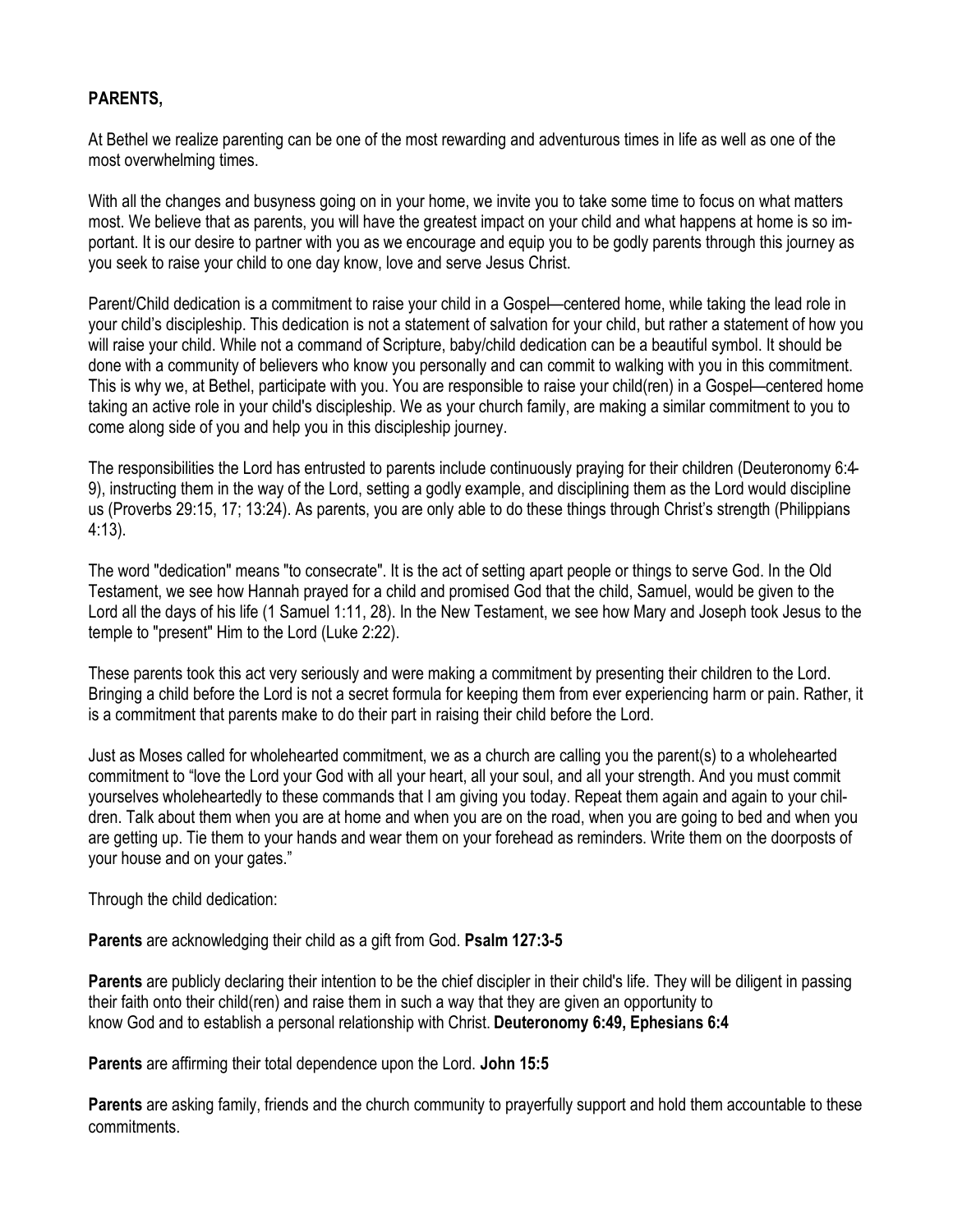# **FAQs…**

#### **WHAT CHILD DEDICATION IS NOT…**

This isn't the day of salvation for your child! Salvation is the free gift of God, received when someone grasps his or her need for Christ and makes the conscious decision to enter into a relationship with God.

#### **IS CHILD DEDICATION LIKE INFANT BAPTISM?**

Child dedication is also not baptism. Baptism is for believers—those who have already by faith trusted in Jesus Christ for the forgiveness of their sins—to publicly identify themselves with the death, burial, and resurrection of Jesus Christ through the symbolic act of being immersed in water. Once a child is old enough to make a decision to accept Christ as his or her personal Savior, then he or she can make a choice to be baptized.

# **WHAT KIND OF COMMITMENT AM I MAKING?**

As parents, you begin by publicly acknowledging your personal relationship with Jesus Christ. As you present your child to God, you are recognizing that he or she belongs to God and has been born to experience His love and to serve Him.

You are committing, as Christian parents, to teach the truths of God's Word in your home and participate in regular worship and discipleship with your children. You are also committing to be a Christ-like example and seek to lead your children to a personal faith in Christ as soon as they are ready.

# **MAY MY CHILD WEAR A CHRISTENING GOWN?**

Your child may wear whatever you prefer.

#### **WHO SHOULD WE INVITE TO THE DEDICATION SERVICE?**

There is no limit to the number of guests you may invite! We encourage families to invite extended family members, friends and neighbors to attend this special time for your child.

# **DO WE NEED TO SELECT "GODPARENTS" FOR OUR CHILD?**

We do not use the term "Godparents" at Bethel Church, however we certainly support your choice of significant individuals to offer support, encouragement and to hold you accountable to the commitment you are making.

# **I AM A SINGLE PARENT. MAY I STILL DEDICATE MY CHILD?**

Absolutely!

# **DO I HAVE TO BE A MEMBER OF BETHEL CHURCH TO PARTICIPATE IN CHILD DEDICATION?**

No, participants need not be church members. We only ask that you be regular attendees with a sincere desire to raise your child in a godly, Christ-centered home.

# **BEING A NEW CHRISTIAN, I AM NERVOUS ABOUT ALL OF THIS.**

We are delighted to be a part of this important step in your newly found walk with Jesus. Our intent is to come alongside you and to help ensure that Child Dedication is a non-threatening process with deep significance for you and your family.

# **I AM A CHRIST FOLLOWER, BUT MY SPOUSE IS NOT. CAN WE PARTICIPATE IN CHILD DEDICATION?**

The dedication is actually an adult affirmation that you both know Christ personally and desire that same faith for your child. We would not encourage you to publically declare that, if it is not true of you. Contact our Children's Director if you want to process your situation further and explore alternatives.